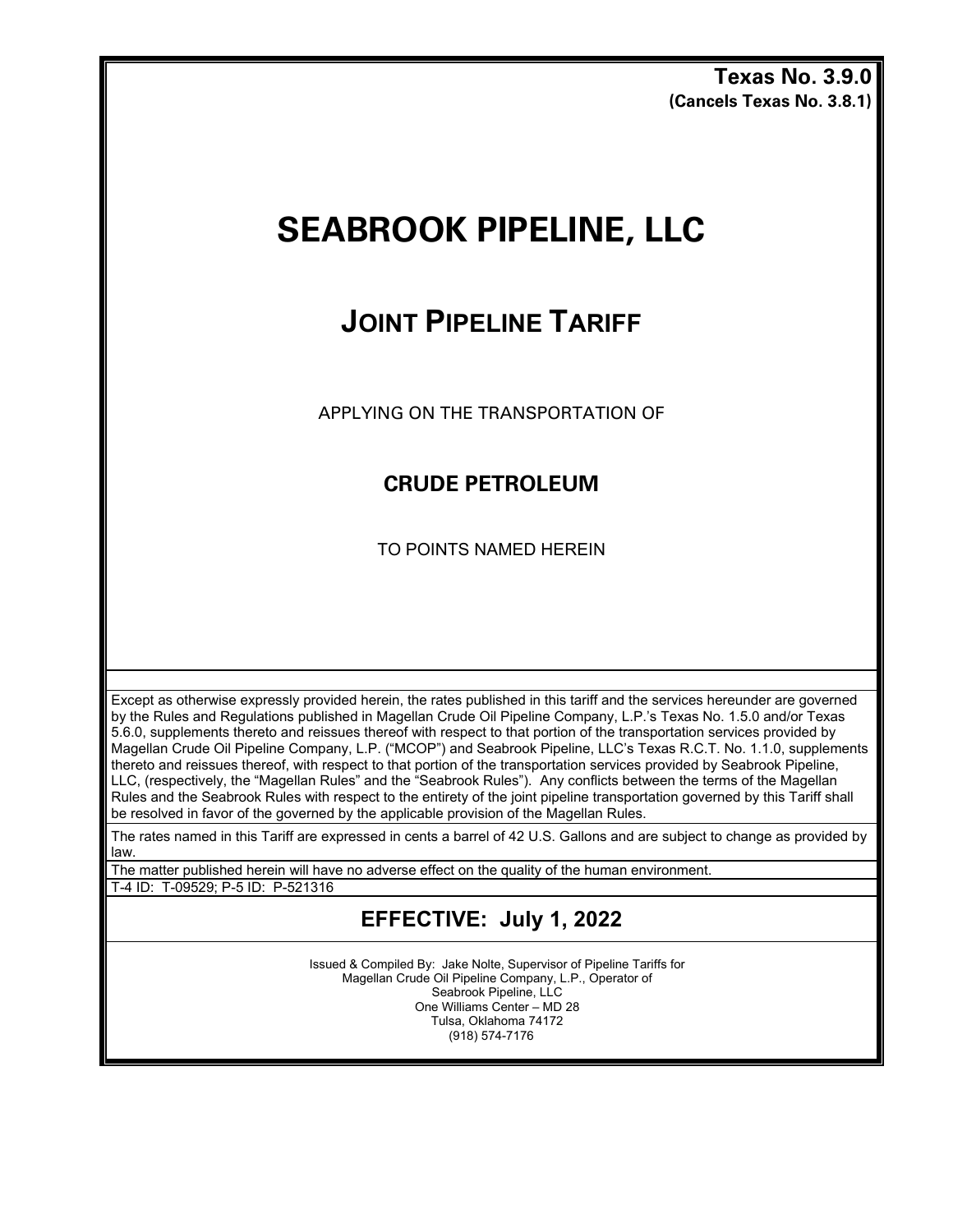#### **JOINT RATES**

All Rates are for pipeline transportation only.

**[I]** Increase. All rates on this page are increased, unless otherwise noted.

| <b>ITEM NO.</b> | <b>FROM</b>                                                                          | TO                                               | <b>RATE</b>                                    |
|-----------------|--------------------------------------------------------------------------------------|--------------------------------------------------|------------------------------------------------|
|                 | (Origin)                                                                             | (Destination)                                    | Rate in Cents per barrel<br>of 42 U.S. Gallons |
| 100             | <b>Magellan East Houston</b><br>Terminal,<br>Houston, TX                             | Seabrook Terminal in<br>Seabrook, TX<br>[Note 1] | $[U]$ 41.17                                    |
| 110             | Magellan's Converge,<br>Enterprise, and KMCC<br><b>Connections at Genoa Junction</b> | Seabrook Terminal in<br>Seabrook, TX<br>[Note 1] | $[U]$ 15.00                                    |
| 130             | Crane, TX<br>Barnhart, TX [Note 2]                                                   | Seabrook Terminal in<br>Seabrook, TX<br>[Note 1] | 528.31                                         |
| 140             | Midland, TX                                                                          | Seabrook Terminal in<br>Seabrook, TX<br>[Note 1] | 582.76                                         |